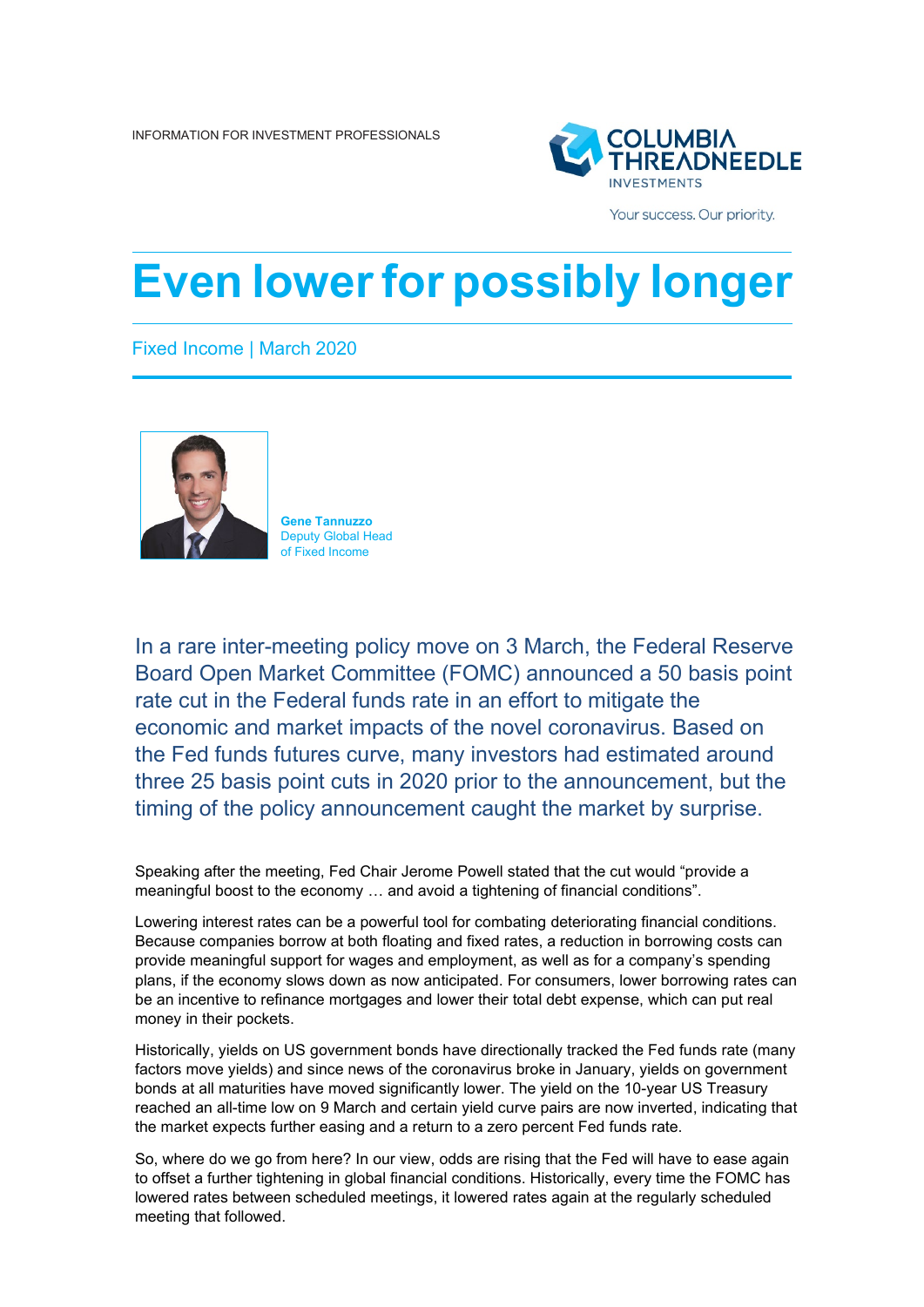This would suggest that Fed funds will move another 25-50 basis points lower in a couple of weeks. A zero percent Fed funds rate makes the risk/reward in the front end of the yield curve less attractive, and once the rate hits zero we would expect the Fed's next move (if the markets do not begin to show improvement) would be unconventional measures, such as asset purchases.



## **Figure 1: US Fed funds rate and yields**

Source: Macrobond and Columbia Threadneedle Investments. The effective Federal funds rate is a volume-weighted median of overnight Federal funds transactions, published daily by the New York Fed.

In our view, a sustainable move higher in US yields will require a combination of data that indicate limited economic damage from the virus and aggressive fiscal stimulus in conjunction with rate cuts. There are limits to what central banks can do, and the market is looking for, and responding to, policy responses by governments as well as central banks.